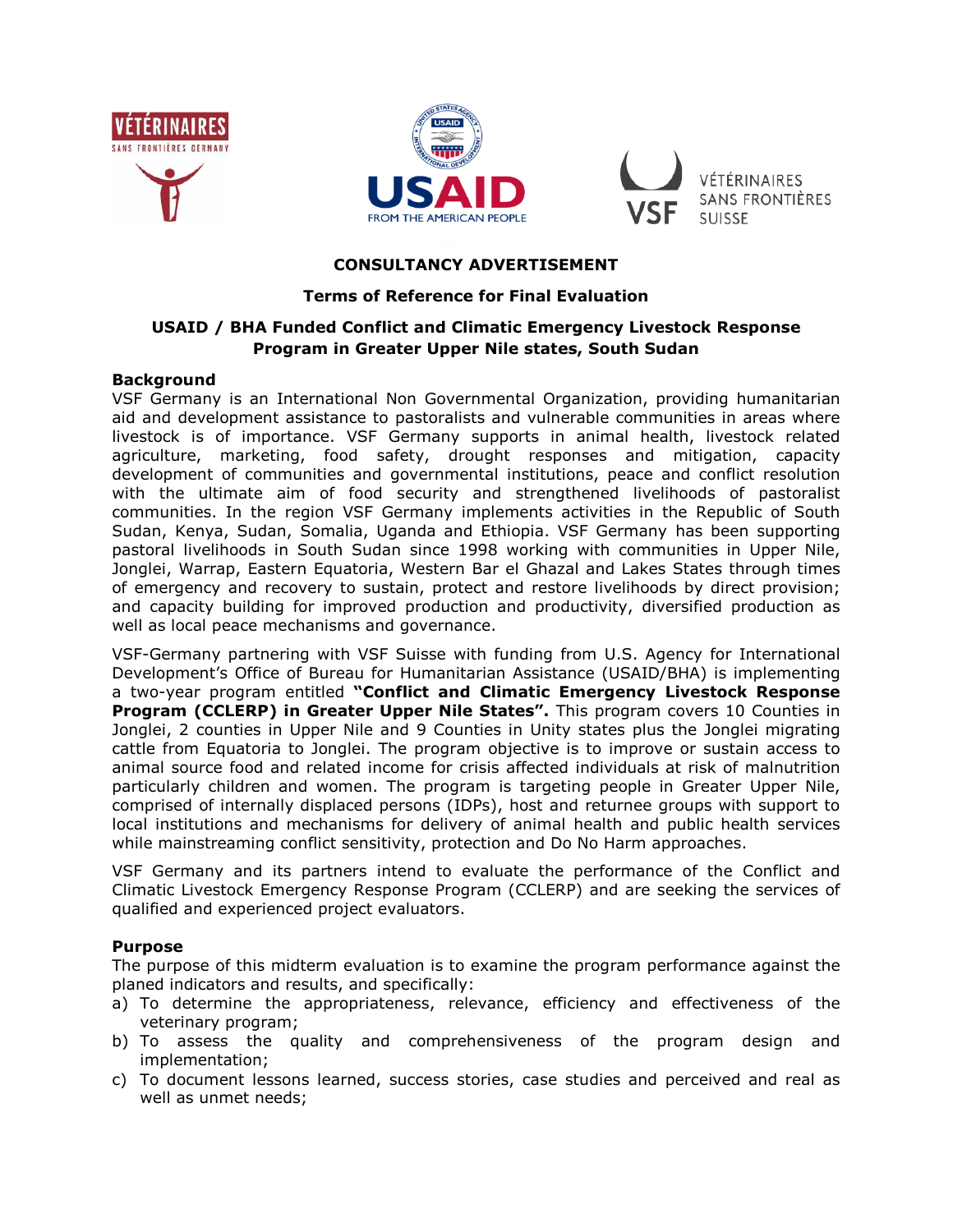d) Generate baseline data and information for subsequent interventions.

#### **Scope**

Provisionally, the evaluation will cover 8 Payams (2 per county) in four randomly selected counties (one from each state and one additional from any one of the state depending on the existing situation) where feasible. It will be conducted in the project areas and will include both beneficiaries and non-beneficiaries. Key evaluation questions will be formulated using the project objectives and indicators, and project quality parameters.

## **Methodology**

The final evaluation design will include participatory evaluation methods and employ a mixed approach with both qualitative and quantitative methods. The consultants will be required to submit a detailed draft evaluation design and methodology which will be reviewed and finalized with the effort of the program personnel.

## **Outputs**

- a) A detailed study design, including methodology, work plan and timeframe;
- b) Inception report;
- c) A draft report incorporating feedback from the debriefing sessions;
- d) A final report incorporating feedback on the draft report (one bound hard copy & electronic copy).

#### **Timeframe**

This midterm evaluation is expected to be completed in 25 working days including inception report, desk review, field assessment and report writing. The first draft report will be expected within 10 days after the field exercise is completed. A final version should be submitted within five days of receiving feedback on first draft.

## **Management**

- a) The consultancy will be guided, managed and technically advised by the Country Program Manager of VSF Germany;
- b) The consultancy is technically and administratively fully accountable to VSF Germany;
- c) Specific areas for the study will be selected in consultation with VSF's field staff;
- d) Field travel arrangements and immediate supervision will be carried out by VSF Germany & VSF Suisse in their respective areas of operation.

## **Qualification**

The two-person evaluation team will consist of a team leader who will be a veterinarian and a support researcher who will preferably be an anthropologist or social scientist. Prospective evaluation teams are encouraged to include a mix of gender.

The team should collectively demonstrate the following set of qualities:

- a) Experience in carrying out two or more major humanitarian evaluations for a major donor, international NGO, or international organization.
- b) General familiarity with the political and humanitarian context in South Sudan, particularly over the past 3 years
- c) Experience in developing or applying protection measures;
- d) Extensive practical experience in implementing activities aimed at pastoral livelihood;
- e) National consultants are encouraged to apply.